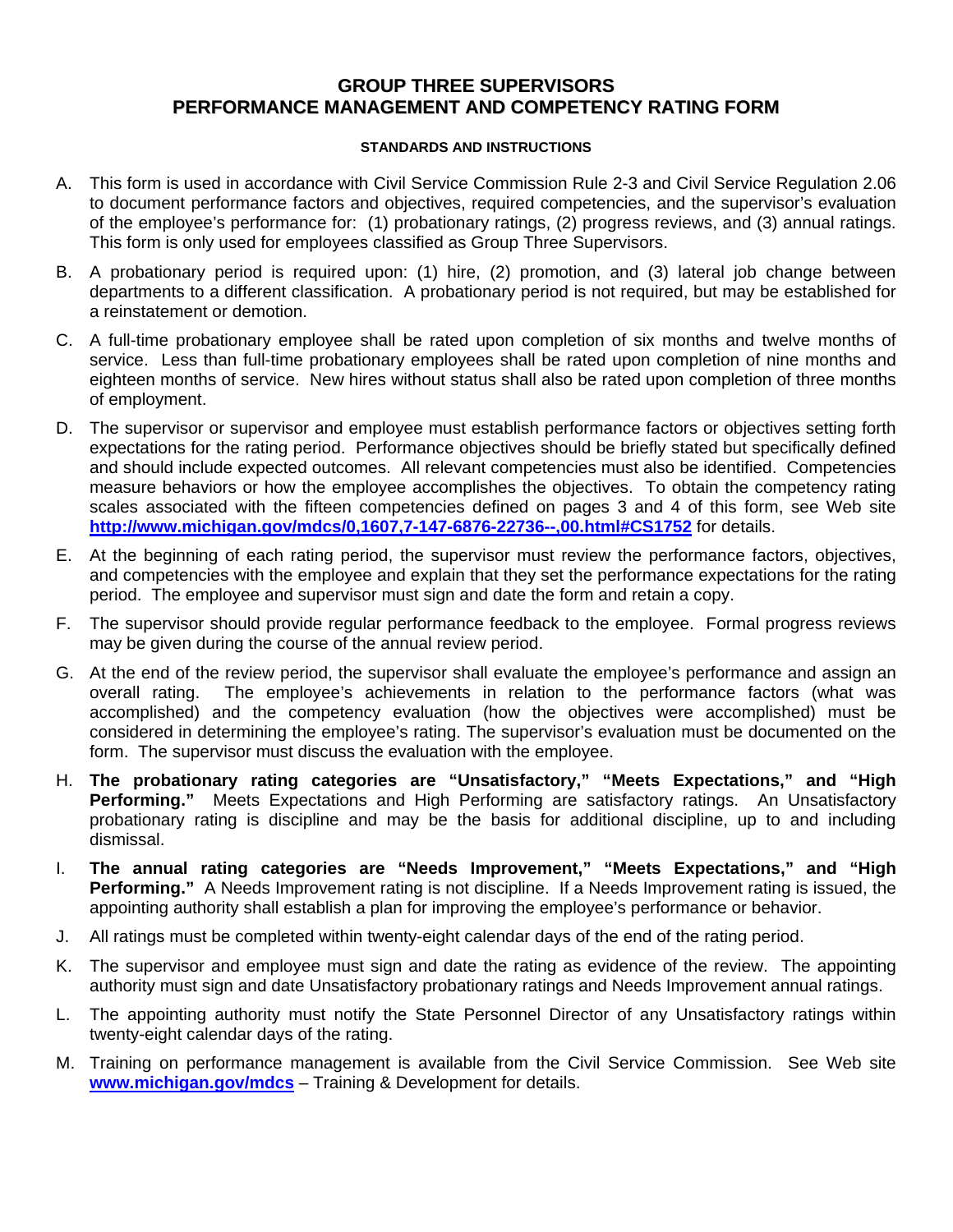#### State of Michigan Civil Service Commission **Office of Classifications, Selections, and Compensation**  P.O. Box 30002, Lansing, MI 48909

## **GROUP THREE SUPERVISORS**

### **PERFORMANCE MANAGEMENT AND COMPETENCY RATING FORM**

FOR PROBATIONARY RATINGS, PROGRESS REVIEWS, AND ANNUAL RATINGS

| Information and instructions for conducting probationary and annual reviews and evaluations are found in Civil Service Regulation 2.06, available from<br>all human resource offices and the Civil Service Commission Web site, at www.michigan.gov/mdcs.               |                                               |                                                                                                                                                                               |                                        |  |
|-------------------------------------------------------------------------------------------------------------------------------------------------------------------------------------------------------------------------------------------------------------------------|-----------------------------------------------|-------------------------------------------------------------------------------------------------------------------------------------------------------------------------------|----------------------------------------|--|
| Name                                                                                                                                                                                                                                                                    |                                               | Employee I.D. No.                                                                                                                                                             | <b>Position Code</b>                   |  |
| <b>Classification</b>                                                                                                                                                                                                                                                   |                                               | Department/Agency/Bureau/Division                                                                                                                                             |                                        |  |
| <b>Supervisor's Name</b>                                                                                                                                                                                                                                                | Supervisor I.D. No.                           | <b>Review Period Start/End Dates</b>                                                                                                                                          |                                        |  |
|                                                                                                                                                                                                                                                                         |                                               | From:                                                                                                                                                                         | To:                                    |  |
|                                                                                                                                                                                                                                                                         |                                               | REVIEW OF PERFORMANCE FACTORS AND COMPETENCIES                                                                                                                                |                                        |  |
| I certify that I have reviewed the performance factors and competencies<br>identified on this form and received a copy.                                                                                                                                                 |                                               | I certify that the performance factors and competencies identified on this<br>form provide the basis for evaluating this employee's performance during<br>this rating period. |                                        |  |
| <b>Employee's Signature and Date</b>                                                                                                                                                                                                                                    |                                               |                                                                                                                                                                               | <b>Supervisor's Signature and Date</b> |  |
|                                                                                                                                                                                                                                                                         |                                               | <b>PROBATIONARY RATING</b>                                                                                                                                                    |                                        |  |
| 3 MONTH (NEW HIRE)<br><b>12 MONTH</b>                                                                                                                                                                                                                                   | <b>6 MONTH</b><br><b>18 MONTH (PART-TIME)</b> |                                                                                                                                                                               | 9 MONTH (PART-TIME)<br><b>OTHER</b>    |  |
| <b>RATING:</b><br><b>Unsatisfactory</b>                                                                                                                                                                                                                                 |                                               | <b>Meets Expectations</b>                                                                                                                                                     | <b>High Performing</b>                 |  |
|                                                                                                                                                                                                                                                                         |                                               | <b>PROGRESS REVIEW</b>                                                                                                                                                        |                                        |  |
| I certify that I have had a progress review and discussed my performance with my supervisor. My signature reflects only that a meeting occurred.<br><b>Employee's Signature and Date</b><br>I certify that the employee's progress has been reviewed with the employee. |                                               |                                                                                                                                                                               |                                        |  |
|                                                                                                                                                                                                                                                                         |                                               | <b>Supervisor's Signature and Date</b>                                                                                                                                        |                                        |  |
|                                                                                                                                                                                                                                                                         |                                               | <b>ANNUAL RATING</b>                                                                                                                                                          |                                        |  |
| <b>RATING:</b><br><b>Needs Improvement</b>                                                                                                                                                                                                                              |                                               | <b>Meets Expectations</b>                                                                                                                                                     | <b>High Performing</b>                 |  |
| I certify that I have had the opportunity to review this rating and understand that I am to receive a copy of it. I understand that my signature does not<br>necessarily mean that I agree with the rating.                                                             |                                               |                                                                                                                                                                               |                                        |  |
|                                                                                                                                                                                                                                                                         |                                               | <b>Employee's Signature and Date</b>                                                                                                                                          |                                        |  |
| I certify that this rating report constitutes my evaluation of the performance of this employee for the period covered.                                                                                                                                                 |                                               |                                                                                                                                                                               |                                        |  |
|                                                                                                                                                                                                                                                                         |                                               | <b>Supervisor's Signature and Date</b>                                                                                                                                        |                                        |  |
| I certify that I have reviewed this evaluation and concur with the rating given. (Required only if rating is Needs Improvement or Unsatisfactory.)                                                                                                                      |                                               |                                                                                                                                                                               |                                        |  |
|                                                                                                                                                                                                                                                                         |                                               | Appointing Authority's Signature and Date                                                                                                                                     |                                        |  |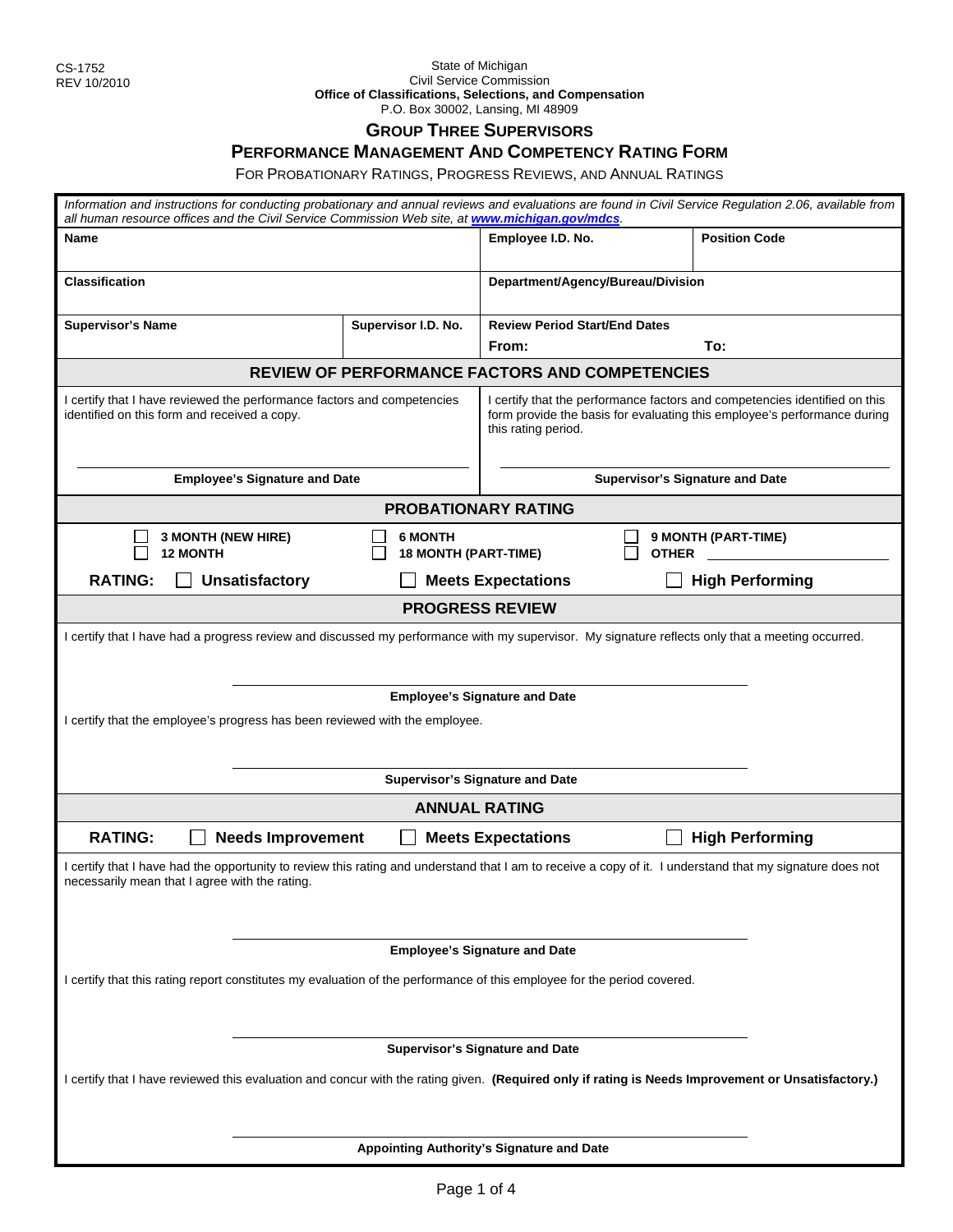| Name | <b>Review Period</b> |            |  |
|------|----------------------|------------|--|
|      | From:                | To:<br>___ |  |

#### **PERFORMANCE OBJECTIVES AND EVALUATION**

**List the performance factors/objectives and accomplishments expected during the rating period. Revise and add factors/objectives, as necessary, throughout the rating period. Upon completion of the rating period, summarize the employee's accomplishments and performance.**

| <b>Performance Factors/Objectives</b> | <b>Evaluation</b> |
|---------------------------------------|-------------------|
|                                       |                   |
|                                       |                   |
|                                       |                   |
|                                       |                   |
|                                       |                   |
|                                       |                   |
|                                       |                   |
|                                       |                   |
|                                       |                   |
|                                       |                   |
|                                       |                   |
|                                       |                   |
|                                       |                   |
|                                       |                   |
|                                       |                   |
|                                       |                   |
|                                       |                   |
|                                       |                   |
|                                       |                   |
|                                       |                   |
|                                       |                   |
|                                       |                   |
|                                       |                   |
|                                       |                   |
|                                       |                   |
|                                       |                   |
|                                       |                   |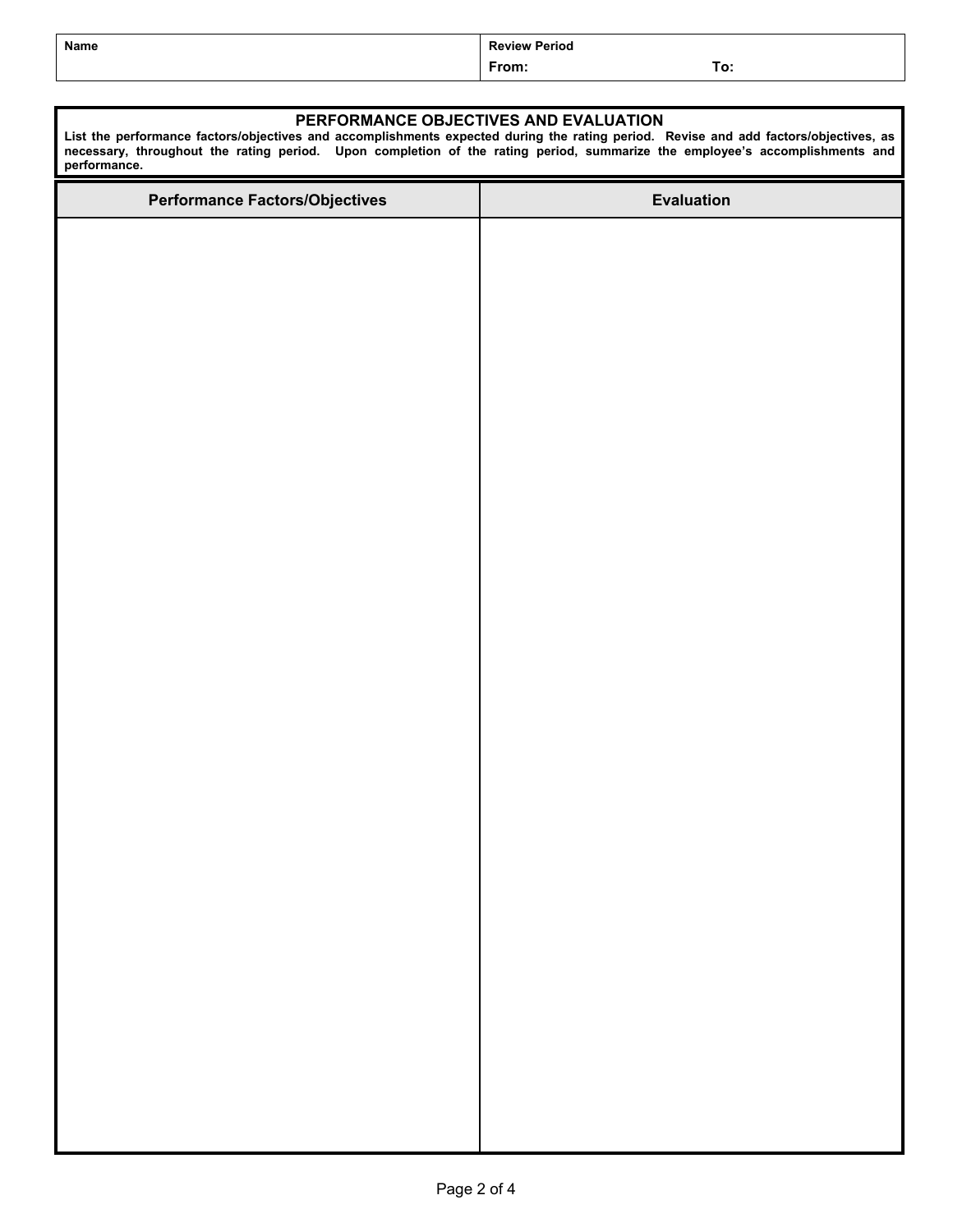| Name | <b>Review Period</b> |     |
|------|----------------------|-----|
|      | From:                | To: |

# **GROUP THREE SUPERVISOR COMPETENCIES**

| Competencies are defined as the ability, skill, knowledge, and motivation needed for success on the job. The<br>Group Three competency rating scales should be used to communicate expectations, determine competency<br>ratings, provide feedback on performance, and identify areas for professional development and can be found at<br>http://www.michigan.gov/mdcs/0,1607,7-147-6876-22736--,00.html#CS1752 |                                                                                                                                                                                                                                                                                                                                                                             |                                                  |                                        |
|-----------------------------------------------------------------------------------------------------------------------------------------------------------------------------------------------------------------------------------------------------------------------------------------------------------------------------------------------------------------------------------------------------------------|-----------------------------------------------------------------------------------------------------------------------------------------------------------------------------------------------------------------------------------------------------------------------------------------------------------------------------------------------------------------------------|--------------------------------------------------|----------------------------------------|
|                                                                                                                                                                                                                                                                                                                                                                                                                 | <b>RATING CATEGORIES</b>                                                                                                                                                                                                                                                                                                                                                    |                                                  |                                        |
| <b>Probationary:</b>                                                                                                                                                                                                                                                                                                                                                                                            | US - Unsatisfactory                                                                                                                                                                                                                                                                                                                                                         | <b>ME</b> - Meets Expectations<br>(Satisfactory) | HP - High Performing<br>(Satisfactory) |
|                                                                                                                                                                                                                                                                                                                                                                                                                 | Annual:<br>NI - Needs Improvement                                                                                                                                                                                                                                                                                                                                           | <b>ME</b> - Meets Expectations                   | HP - High Performing                   |
| <b>CHECK</b><br><b>ALL THAT</b><br><b>APPLY</b>                                                                                                                                                                                                                                                                                                                                                                 | <b>CORE COMPETENCIES</b><br>(Check and Evaluate All Relevant Competencies)                                                                                                                                                                                                                                                                                                  |                                                  | <b>RATING</b>                          |
|                                                                                                                                                                                                                                                                                                                                                                                                                 | <b>Adaptability</b> - Maintaining effectiveness when experiencing major changes in personal work tasks<br>or the work environment; adjusting effectively to work within new work structures, processes,<br>requirements, or cultures.<br>Comments:                                                                                                                          |                                                  |                                        |
|                                                                                                                                                                                                                                                                                                                                                                                                                 | Aligning Performance for Success - Focusing and guiding others in accomplishing work<br>objectives.<br>Comments:                                                                                                                                                                                                                                                            |                                                  |                                        |
|                                                                                                                                                                                                                                                                                                                                                                                                                 | Building Trust - Interacting with others in a way that gives them confidence in one's intentions and<br>those of the organization.<br>Comments:                                                                                                                                                                                                                             |                                                  |                                        |
|                                                                                                                                                                                                                                                                                                                                                                                                                 | <b>Coaching</b> — Providing timely guidance and feedback to help staff strengthen specific knowledge<br>and skill areas needed to accomplish a task or solve a problem.<br><b>Comments:</b>                                                                                                                                                                                 |                                                  |                                        |
|                                                                                                                                                                                                                                                                                                                                                                                                                 | <b>Communication</b> – Clearly conveying and receiving information and ideas through a variety of<br>media to individuals or groups in a manner that engages the audience, helps them understand and<br>retain the message, and permits response and feedback from the listener.<br>Comments:                                                                               |                                                  |                                        |
|                                                                                                                                                                                                                                                                                                                                                                                                                 | <b>Customer Focus</b> - Making customers and their needs a primary focus of one's actions; developing<br>and sustaining productive customer relationships.<br>Comments:                                                                                                                                                                                                     |                                                  |                                        |
|                                                                                                                                                                                                                                                                                                                                                                                                                 | <b>Decision Making</b> — Identifying and understanding issues, problems, and opportunities; comparing<br>data from different sources to draw conclusions; using effective approaches for choosing a course of<br>action or developing appropriate solutions; taking action that is consistent with available facts,<br>constraints, and probable consequences.<br>Comments: |                                                  |                                        |